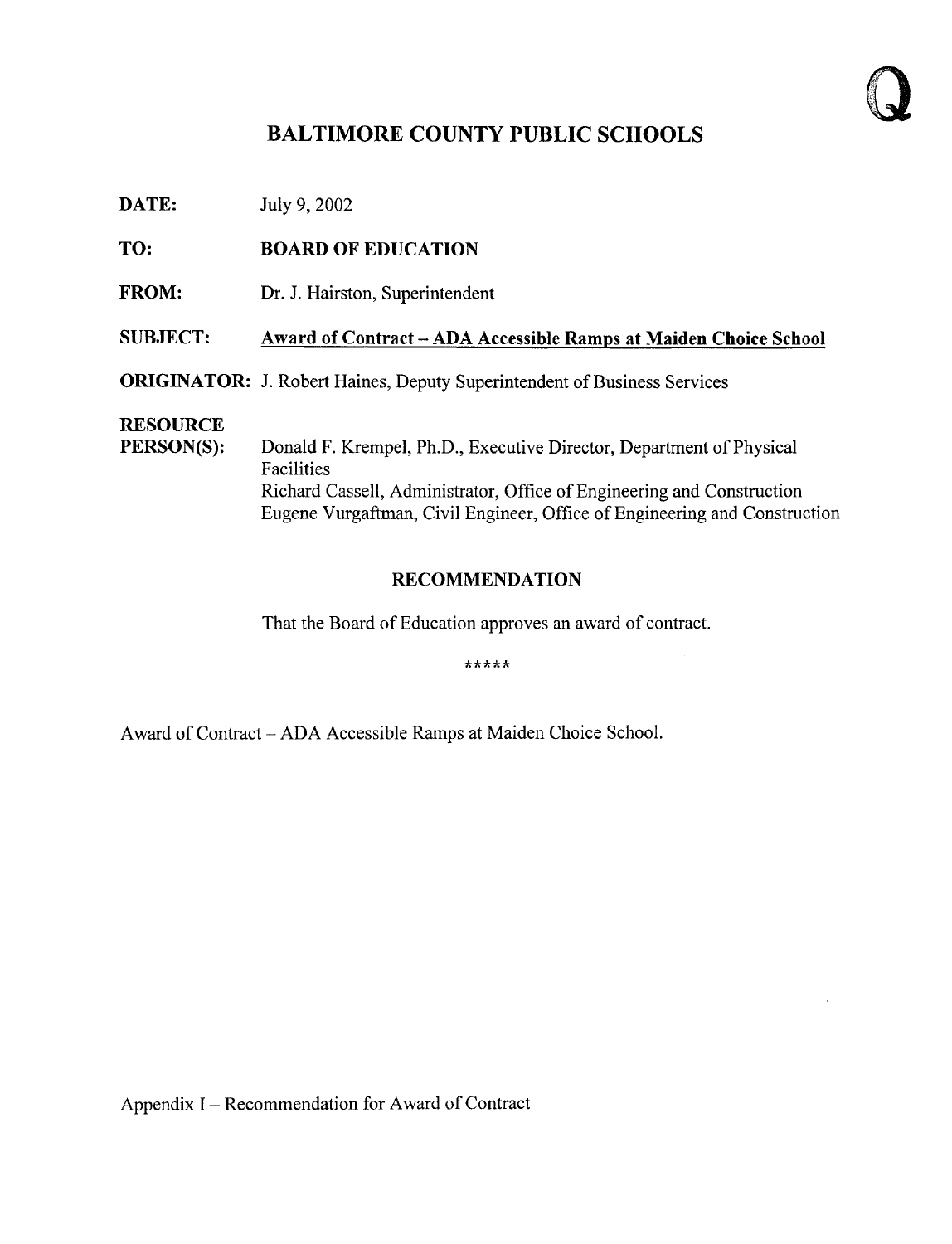## Appendix <sup>I</sup>

### Recommendation for Award of Contract ADA Accessible Ramps - Maiden Choice School July 9, 2002

On June 20, 2002, two (2) bids were received for constructing ramps at Maiden Choice School – Bid #5-501-03. This project consists of ramps at four locations to provide accessible egress from the cafeteria . A summary of the bid results is attached. Based on the bids received, the Department of Physical Facilities recommends an award of contract to Melvin Benhoff Sons, Inc., the lowest responsive bidder, in the amount of \$56,208.90 for the Base Bid plus Add Alternate #1. This Add Alternate is for the provision of aluminum handrailing in lieu of steel pipe railing.

At this time, we are also requesting approval of a 10% Change Order Allocation in the amount of \$5,620.00 to cover any unforeseen conditions and minor changes to the contract, to be authorized and approved by the Building Committee in accordance with Board Policy.

Funding for this project is available through the Maryland State QZAB Program.

APPROVED:

Ph.D.

**Executive Director**